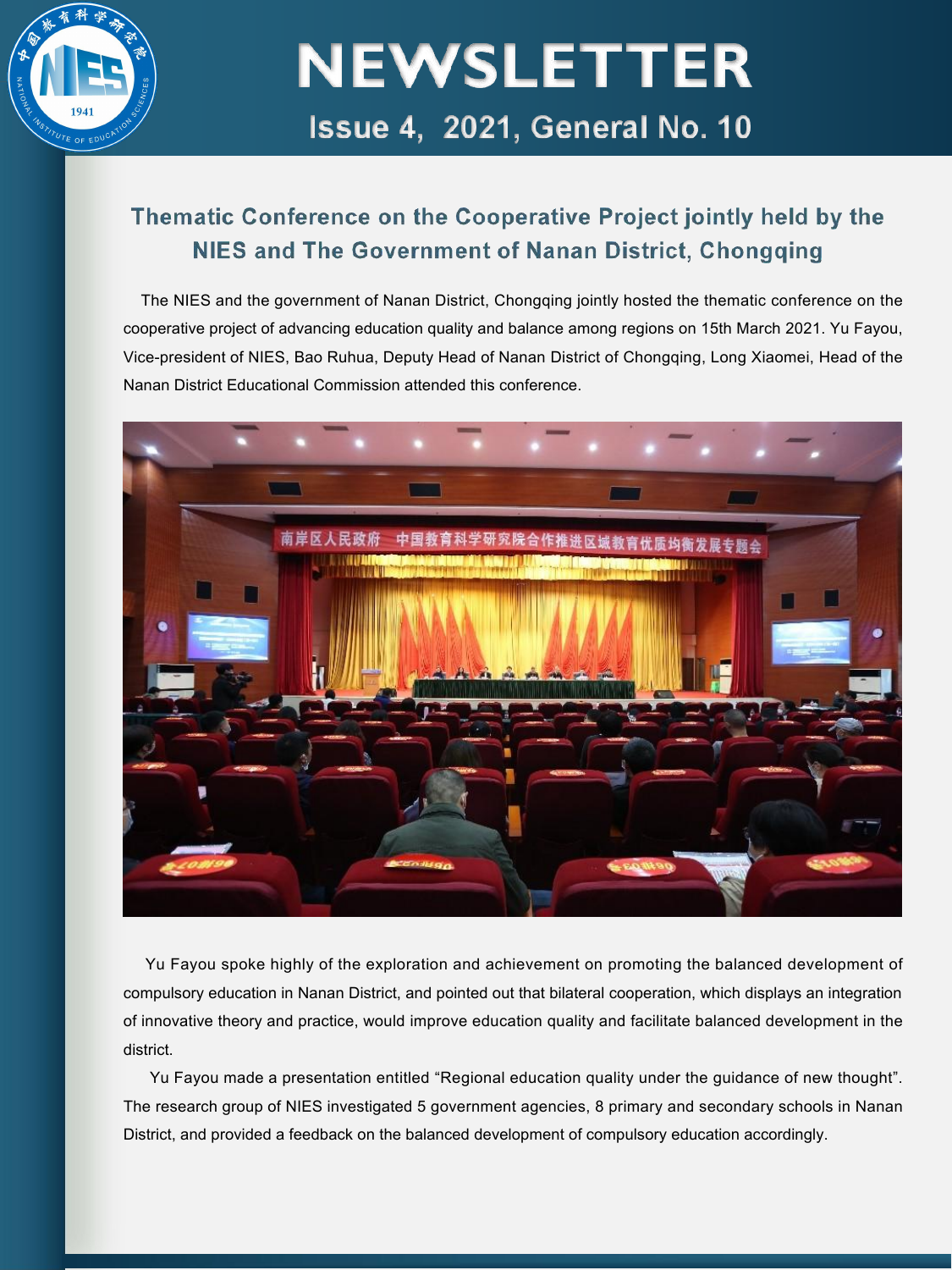

#### Vice President Dr. Liu Guihua Meets with the Diplomats of Embassy of Cuba to China

On 19th March2021, the first secretary of Embassy of Cuba to China, Mr. William Silva and his colleagues visited NIES. Dr. Liu Guihua, vice president of NIES attended the meeting.



Vice President Dr. Liu Guihua introduced the functional orientation, organizational structure, research field, important research outputs of NIES in recent years and the remarkable achievements of China's education reform and development. He sincerely invited the represents of Cuba to participate in the China Education Sciences Forum and the 3rd Belt and Road Education Forum to be held by NIES this year. Mr. William Silva reviewed the history of educational exchanges and cooperation between China and Cuba, spoke highly of China's achievement in educational reform and development, and gladly accepted the invitations. Mr. William Silva was very interested in the research progress of NIES in the fields of promoting educational equity, special education, and projects of educational reform and practice. Dr. Wang Xiaofei, the director of Department of Research Administration gave a brief introduction of the key research projects of NIES.

An in-depth exchange and discussions on the practical promotion of the cooperation agreement between NIES and the Central Institute of Education Sciences of Cuba, the participation of the activities of Belt & Road Education Research Network and the potential cooperation projects in the future were conducted in the meeting.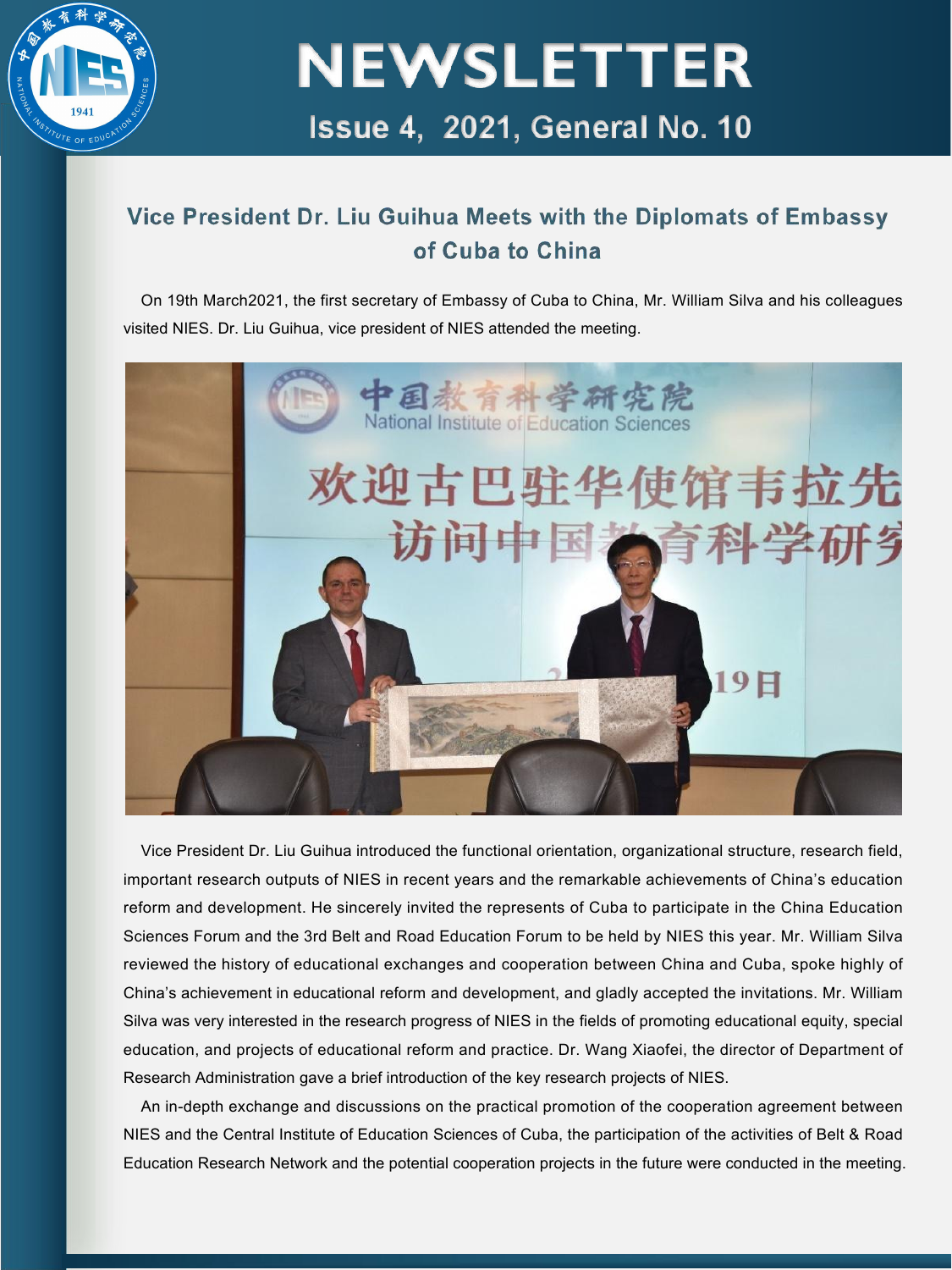

#### The 2nd Forum of Educational Research Journal Was Successfully Held

The 2nd Forum of Educational Research Journal was held in Guangxi Normal University on April 17-18, 2021. The forum, with the theme of "From Poverty Alleviation through Education to Rural Educational Revitalization", was sponsored by the periodical office of Educational Research Journal, organized by the Faculty of Education of Guangxi Normal University, and supported by Guangxi Ethnic Education Development Research Center. 80 experts and scholars from more than 60 universities and research institutes across the country participated in the forum.



Yin Changchun, Party Secretary of NIES, delivered a speech at the forum. The experts and scholars delivered keynote speech themed "From Poverty Alleviation through Education to Rural Educational Revitalization". During the forum, group discussions and dialogues were held around the topics of "the knowledge and logic of the theory of poverty alleviation by education in China" "the value of rural education" "the healthy growth of rural children and teacher development""the sustainable development and layout optimization of county high schools". The new book "Education Interrupts the Intergenerational Transmission of Poverty--A Collection of Special Topics in Educational Research" edited by the periodical office of Education Research Journal was also launched.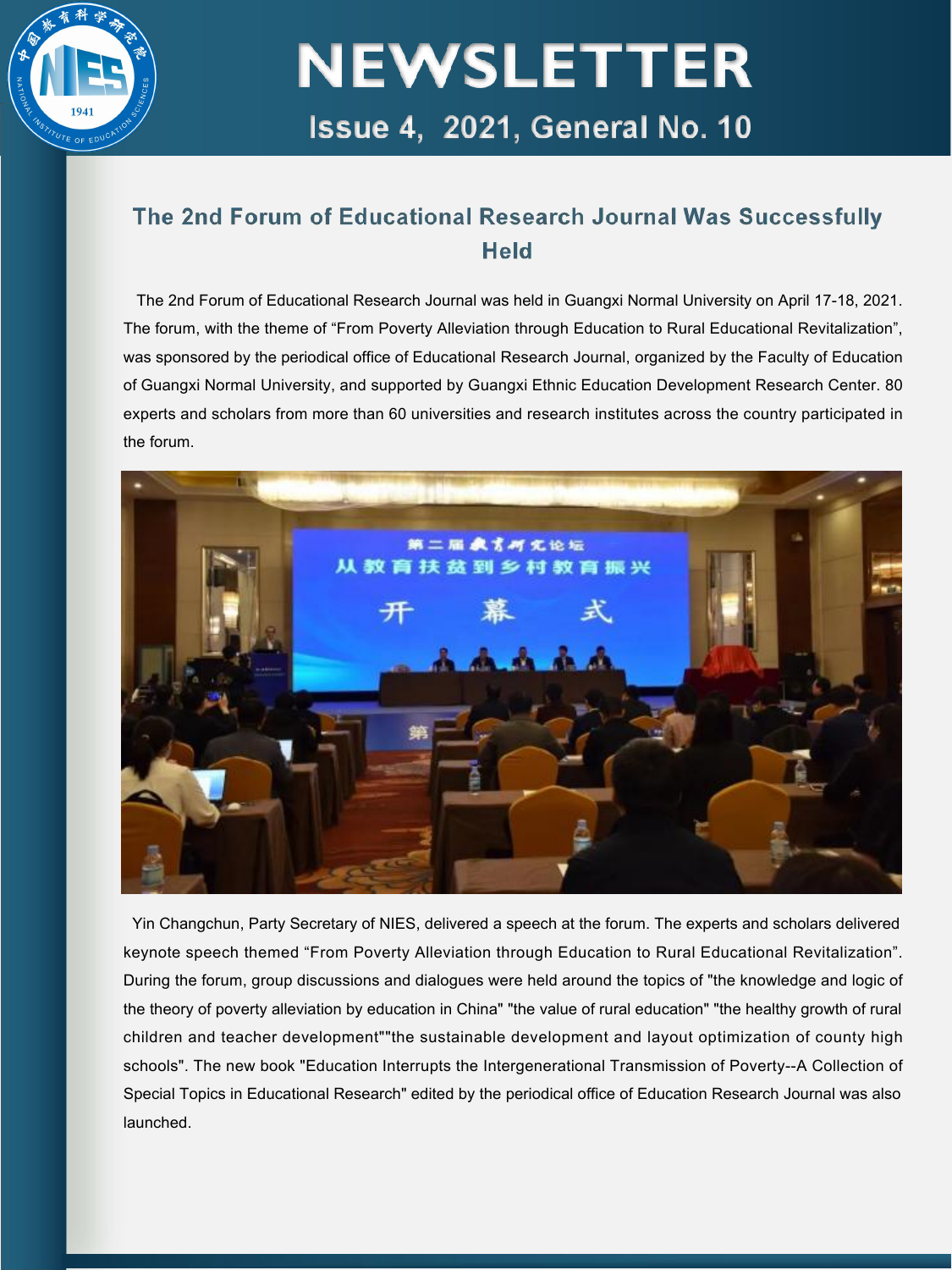

### NEWS from Belt & Road Education Research Network

### New Reforms in School Education: Schools reluctant to part with traditional approach

Dr Indira Lilamani Ginige

a former Deputy Director General of the National Institute of Education, Sri Lanka.

The term training that was popular in the preindustrial era changed to education with industrialization and then to development in the new knowledge era. The paradigm shift in education that is now taking place calls the teachers to give up their previous roles of transmission and transaction to embrace the new role of transformation. The children today do not come to school to get the knowledge available to the teacher to adopt as it is or to adapt as suitable. Instead they come to school to find out new knowledge and meaning for themselves to prepare for the emerging, complex and dynamic future.

Our schools for long rested on three traditional pillars that focus on retaining the known, learning the pre-determined and constructing what is. The demands of the new millennium called the educationists to move the schools onto three new pillars that focus on revising the known, exploring the undetermined and constructing what might be. Exploration thus gaining a central place in learning, was for a new generation of proactive and futuristic citizens, who were ready to construct, not only new knowledge and meaning but also various requisites that the world needed in the future.

In view of taking our schools to the three new pillars early in the new millennium, the National Institute of Education introduced a new competency-based curriculum for all state schools of the country. Competencies were identified for subjects offered from grades 6 to 11, and broken down into competency levels that could be attained in a specified time period. At a time where many countries of the world were struggling with basic competencies, the officers responsible for the national curriculum followed a few developed nations that were moving into subject competencies. The purpose of all this was to motivate the students to go beyond subject knowledge to develop relevant attitudes and skills, which together with the knowledge, prepared them to face real life situations. Special attention was also paid to the subject Health and Physical Education that caters to physical, mental, social and spiritual wellbeing of the learner.

To attain all these targets, an activity-oriented approach was introduced for learning and teaching, in a learner-centred environment. The activities planned under this approach focused on the competency levels specified for each subject.